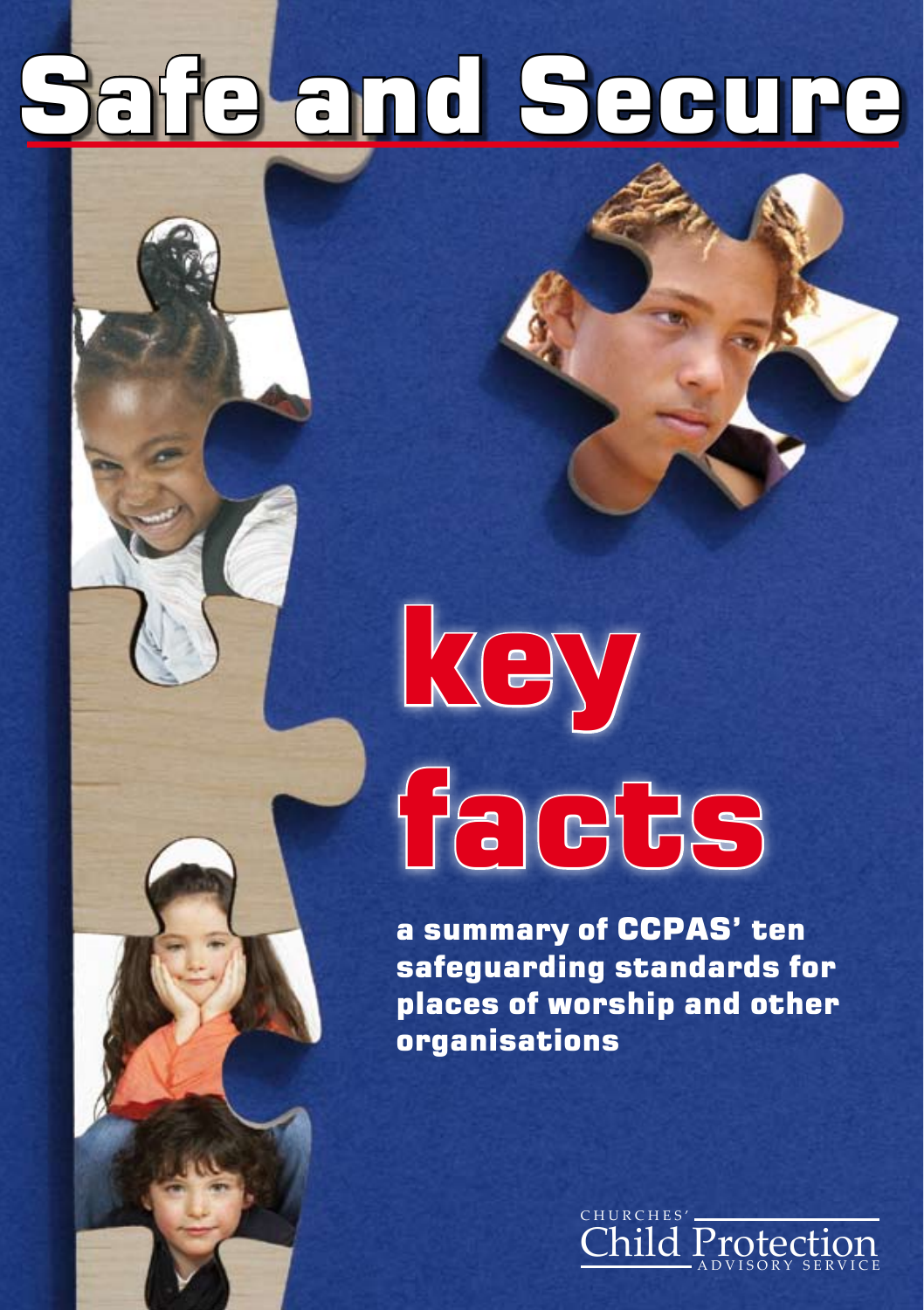#### introduction...

#### **Any organisation that has contact or works with children and vulnerable adults must ensure they are properly cared for and protected.**

This is particularly so for places of worship and faith groups who are often the first to be involved when it comes to helping children and families, both within their congregations and the local community.

Places of worship and most faith communities open their doors to everyone and they can be called upon to help at anytime, particularly in a crisis. Usually leaders will know what to do but sometimes expert guidance is needed particularly where children and vulnerable adults are involved. So it is vital leaders and workers are trained to know how to deal with an allegation or suspicion of abuse and that they work safely with everyone.

This booklet is a summary of the CCPAS comprehensive web-based guidance, 'Safe

and Secure – The Manual.' The manual covers the needs of children, (in law, those under 18 years) and vulnerable adults in places of worship and other organisations. There is also a disk version of the manual available - see back cover for details. What follows in this booklet relates specifically to children, but many of the principles apply to the needs of vulnerable adults, and these are addressed in detail in the manual. References in the text to 'organisations' refer to a place of worship or any other group working with children.

Unless stated otherwise, the information contained in this booklet applies to all four nations of the UK; England, Wales, Scotland and Northern Ireland.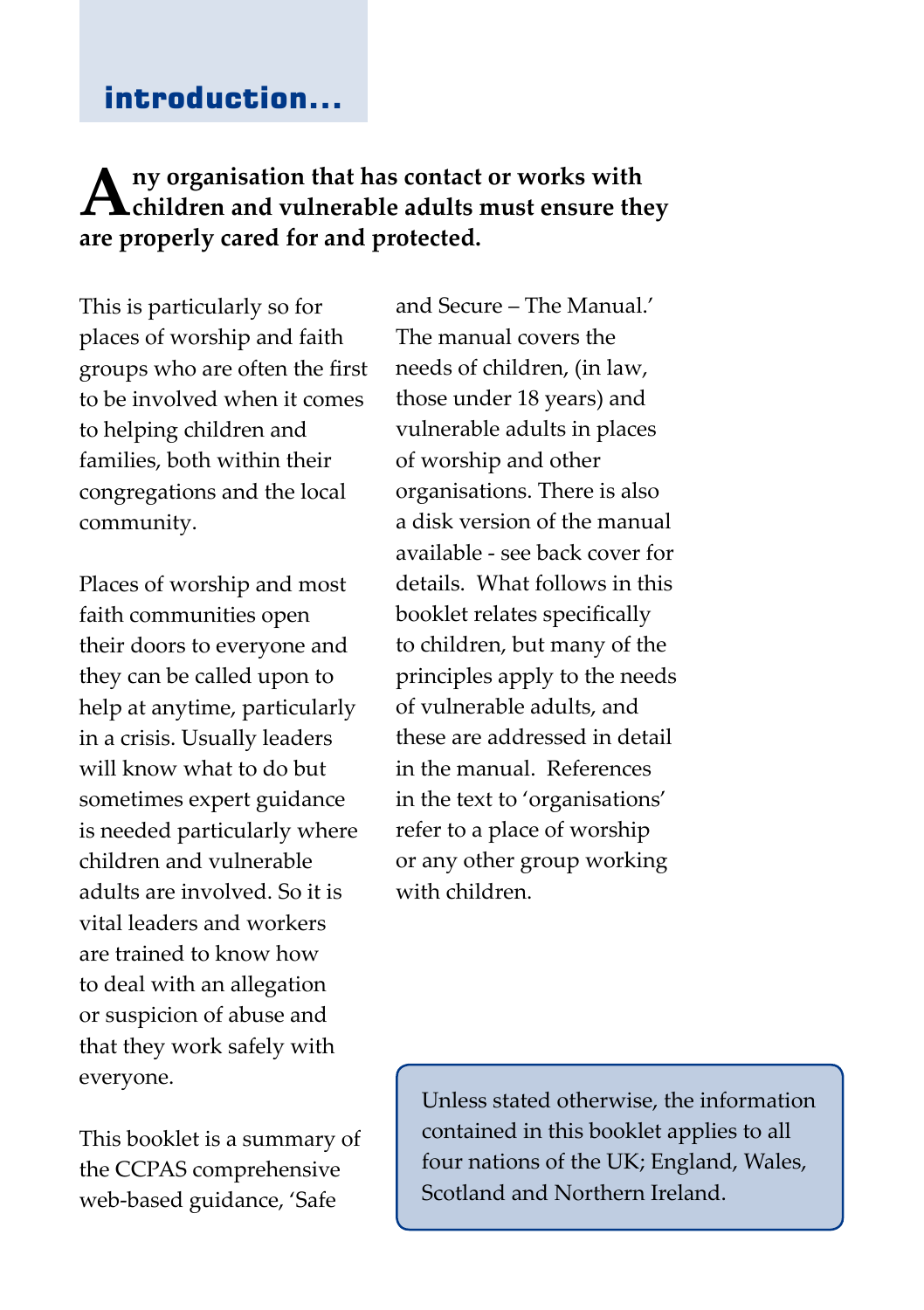#### facing the facts about abuse...

There has been growing recognition over several decades that all kinds of people abuse. The government is therefore continuously reviewing legislation and guidance to ensure children are kept safe as far as possible.

Children can experience different kinds of abuse:

- Physical
- Sexual
- **Emotional**
- Neglect

The government definitions in each of the four nations can be found on the CCPAS website at: www.ccpas.co.uk/ keyfacts

Children are abused by adults, other children and young people. It happens in families from every social, religious and cultural setting and can involve leaders, teachers and workers. We should not think, 'It could never happen in my organisation', because it might!

It is also vital to ensure that teaching on faith issues and the treatment of children does not encourage practices which in the UK would be regarded as abusive either in our place of worship or the family home.

A few cases have been reported in the national media where children have been subjected to abuse following claims that they are possessed by evil spirits or are witches because they are different in some way. Such abusive behaviour may be investigated by the authorities and appropriate action taken to protect the children involved. There is also the possibility that

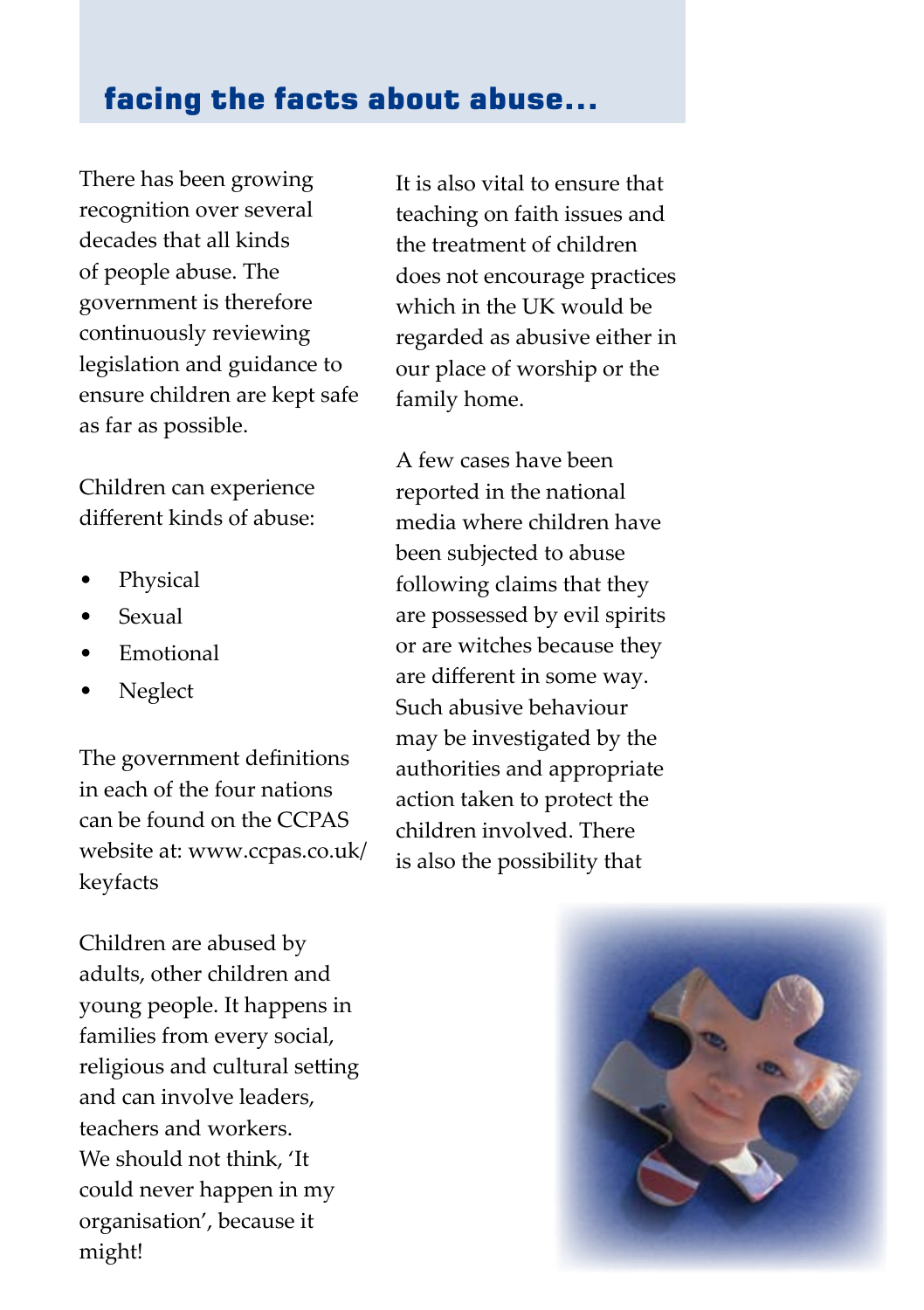criminal proceedings will be taken against those responsible.

Nothing that causes harm to a child, whether part of religious or cultural tradition or otherwise, can ever be justified. Practices such as female circumcision are illegal in the UK and legislation also includes a ban on sending a child abroad for this purpose.

Even when there has not been physical harm, abuse can still occur where consideration for a child's emotional well-being is not respected. One area that may be open to abuse within faith communities is prayer ministry.

The following is a summary of CCPAS' good sense guidance on this issue:

- Parental permission (and that of the child, where old enough) must be given and the child be comfortable with what is happening
- Children are easily frightened and

susceptible to suggestion. They can be upset by shouting and hurt by shaking. They can easily believe they are bad or wicked.

- A child should never be told they are demonised or possessed by the devil or evil spirits
- A child may be behaving oddly because of learning difficulties, mental health problems, domestic violence, abuse or trauma experienced as a refugee. Such unconventional behaviour needs handling with sensitivity and care and does not mean a child is 'possessed'.

#### **More information**

The full version of CCPAS' good sense guidance and information on spirit possession issues can be found on the CCPAS website at: www.ccpas.co.uk/keyfacts

#### **Insurance**

Your insurance company will insist that you have a safeguarding policy and are recruiting safely – otherwise you may find you are not covered!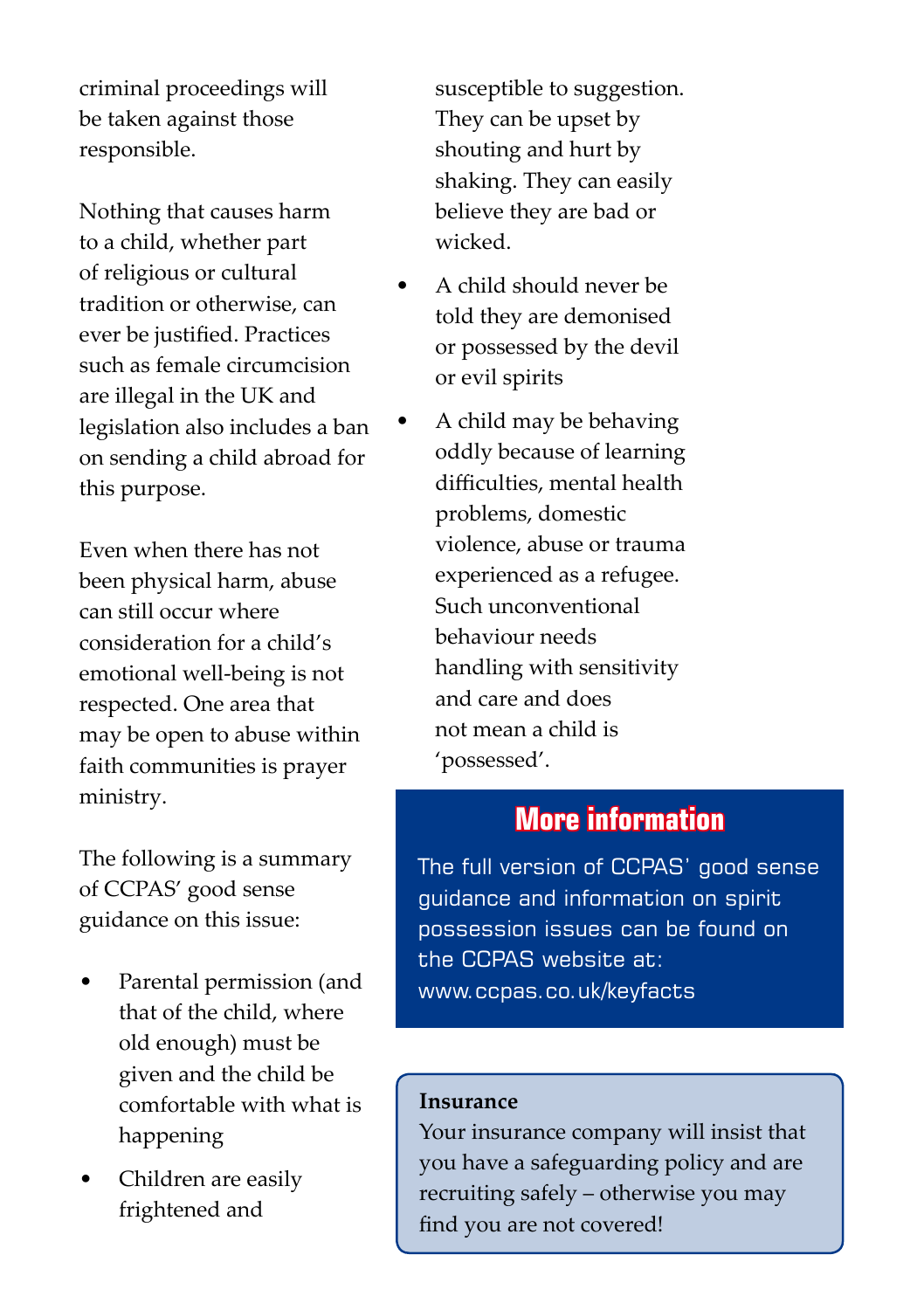#### **Charitable status**

Any UK based organisation wanting to register as a charity working with children will need to meet the safeguarding requirements of the regulators (e.g. England and Wales – Charity Commission). This will include following a safeguarding policy and safe recruitment of workers.



#### ten standards...

CCPAS understands that some organisations will still be at the beginning of a 'journey' towards safeguarding. Some will have achieved more standards than others. Don't feel that your organisation will never achieve all ten standards - *you can do it* but it takes time and CCPAS is here to help you!

- 1. Safeguarding Policy
- 2. Developing Safeguarding Awareness Training
- 3. Safe Recruitment
- 4. Management of Workers
- 5. Working Safely
- 6. Communicating Effectively
- 7. Responding to Concerns
- 8. Pastoral Care
- 9. Managing Those who Pose a Risk
- 10. Working in Partnership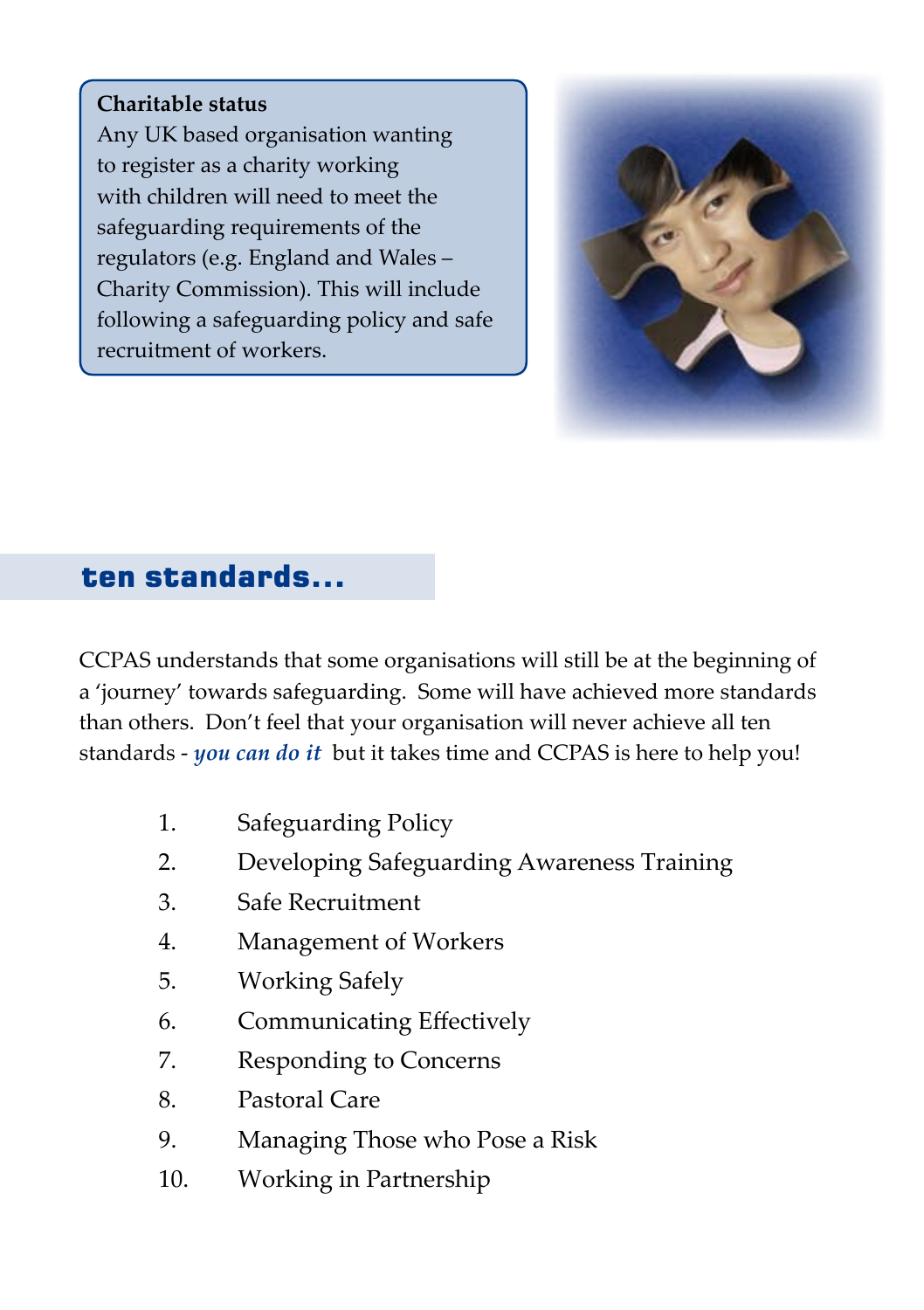## **The 10 Safeguarding Standards from 'Safe and Secure – The Manual' are summarised below:**

#### Standard 1

**Organisations should adopt a formal, working safeguarding policy.**

The government expects all organisations open to or likely to have contact with children to adopt a formal, working safeguarding policy. It is important that leaders and workers know how to respond to concerns about possible abuse, recruit safely and follow safe practice guidelines in their work with children.

This standard includes the appointment of a Safeguarding Co-ordinator who will deal with concerns and suspicions of abuse on behalf of the leadership. Their job will also include promoting safeguarding throughout their organisation.

#### **More information**

There is a model safeguarding policy in 'Safe and Secure – The Manual' that can be adapted and used by any faith community or organisation.

The booklet 'Help…I am a Safeguarding Co-ordinator' which describes the Safeguarding Coordinator role in more detail can be viewed and downloaded from the CCPAS website: www.ccpas.co.uk/keyfacts

#### Standard 2

**Organisations must develop safeguarding awareness and provide training.** 

Everyone needs to know how children are being kept safe and what to do if there is a concern about possible child abuse. This includes the leaders, safeguarding coordinator, workers, parents/ carers and children. The leaders and the safeguarding co-ordinator should make sure everyone knows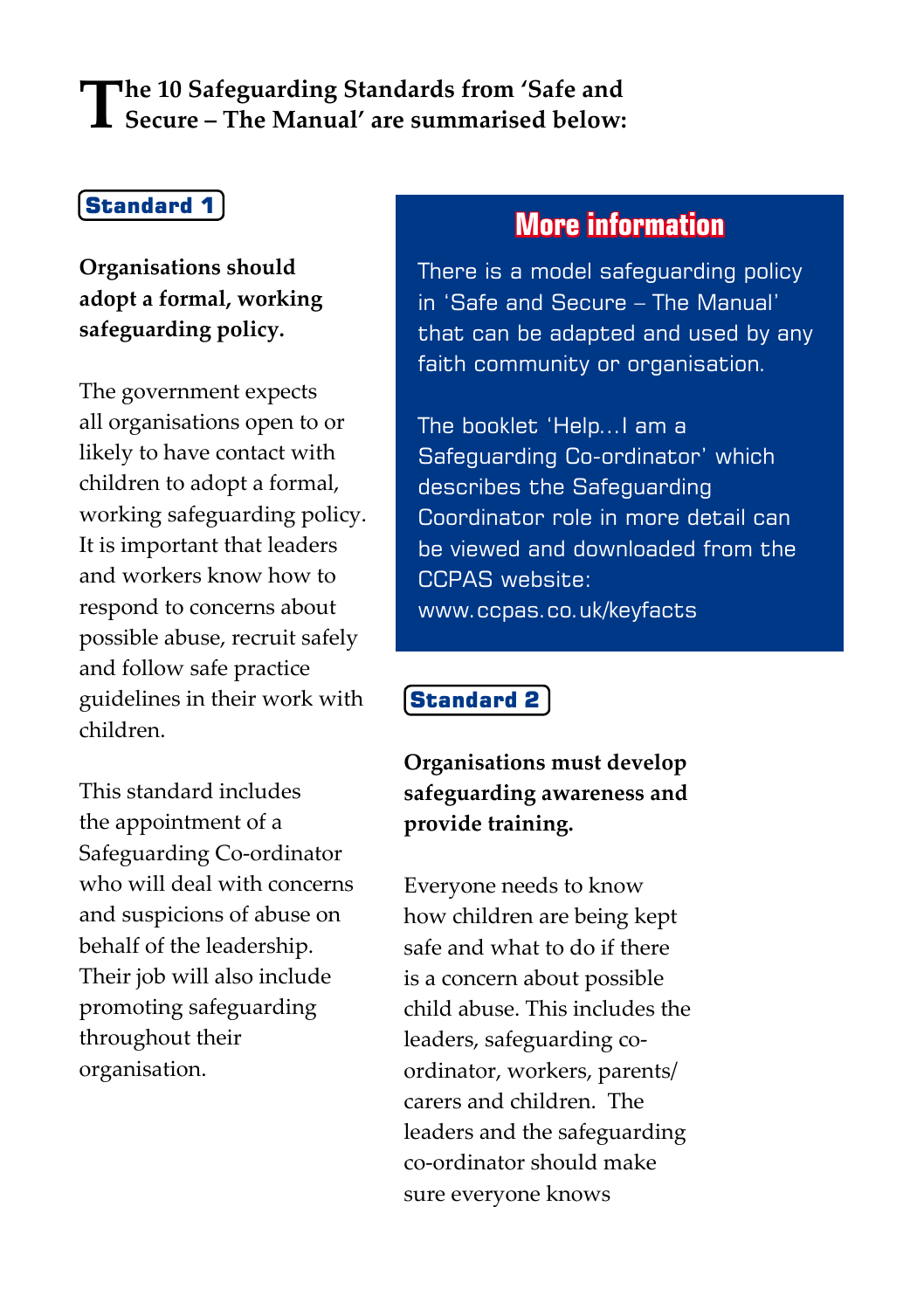where they can see your safeguarding policy.

The organisation has a responsibility to provide training and development opportunities for all workers. Training will only be effective, giving workers the confidence they need, if trainers with the necessary knowledge, skills and expertise are used. CCPAS provides courses and training materials if you don't have suitable trainers locally.

#### Standard 3

**Organisations should adopt a formal recruitment policy for both paid and voluntary workers.**

Safe recruitment is vital because it minimises the likelihood of people being harmed by those in positions of trust. Leaders, workers and those holding positions such as trusteeships must undergo a thorough recruitment process.

This includes the completion of an application form,

#### **More information**

CCPAS's 'Kids Are Safe Here', a short DVD designed for parents, carers and congregations can be viewed at: www.ccpas.co.uk/keyfacts

'Help... I want to Recruit Workers Safely' can also be found at www.ccpas.co.uk/keyfacts

CCPAS runs training seminars and has a distance learning DVD. See www.ccpas.co.uk

an interview, taking up references (including a criminal records check and registration with the Independent Safeguarding Authority (ISA)\* all of which have a part to play in the assessment of a candidate's suitability. If this is done, then the chances of someone who could pose a risk to children and other vulnerable people being able to work with them will be greatly reduced.

*\*From late 2010 it is a legal requirement for people applying to work with children and vulnerable adults to be registered with the ISA Vetting*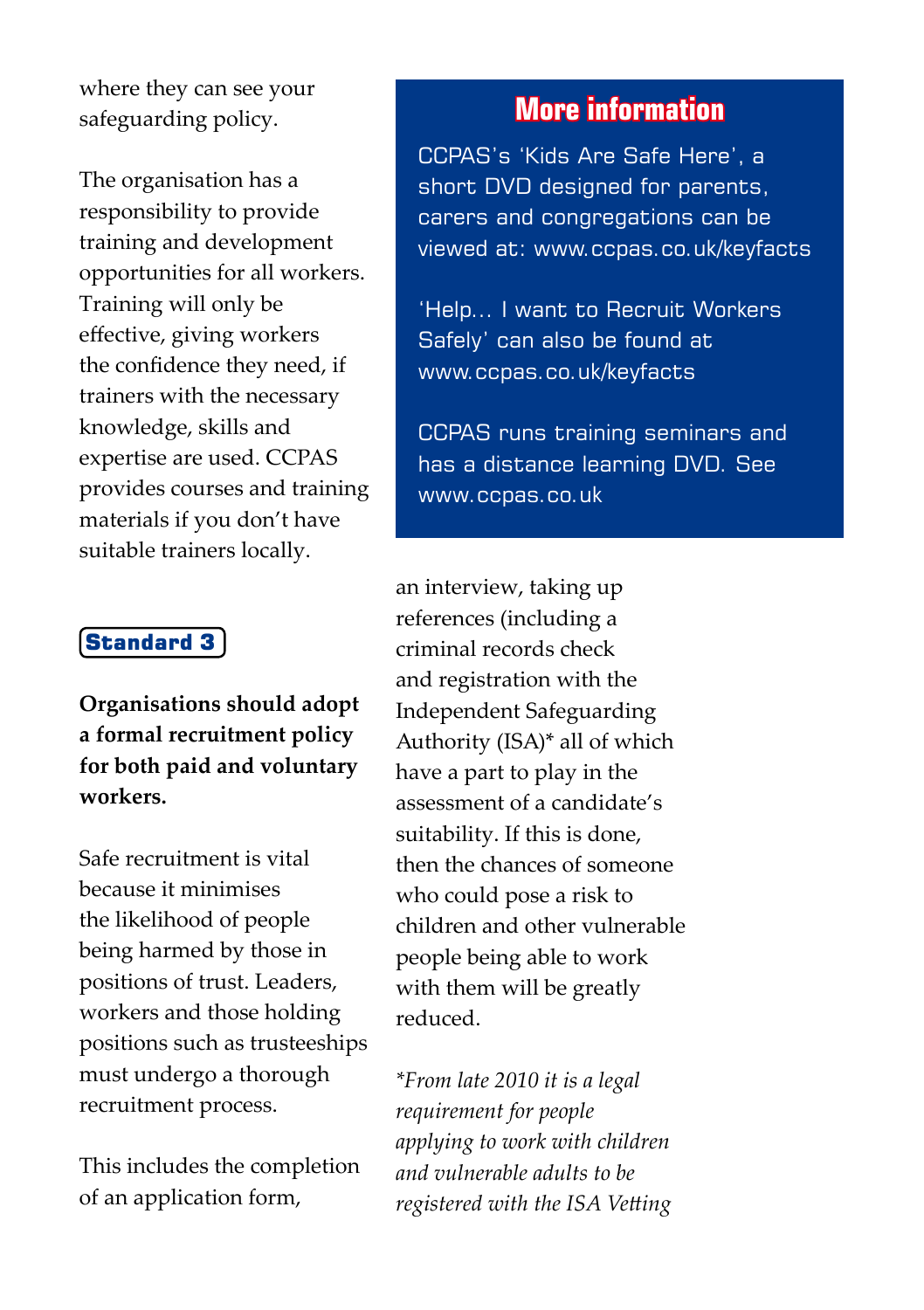*and Barring Scheme (VBS). Existing workers will need to register as required by the ISA during a 'roll-in' period estimated to take five years. It will be a criminal offence for a church or any other organisation to recruit someone to work in a regulated or controlled activity who is not a member of the VBS. In Scotland this is The Protecting Vulnerable Groups Scheme (PVG Scheme) which goes live in 2010. For further information contact CCPAS.*

#### Standard 4

**Workers, paid and voluntary, should be appropriately managed, supervised and supported.** 

Workers need encouragement and help, particularly when they are first appointed. Abuse is more likely to occur where workers are not accountable to others. All workers should attend planning meetings and training to help them develop their skills and to work as a team.

Working as a team will help

people show responsibility for and to each other and motivate them to strive for the best possible practice in their work with children. Procedures need to exist to help workers report concerns (commonly known as 'whistle blowing'). Organisations also need to have procedures in place for suspending workers where allegations need investigation by the authorities.

#### **More information**

More detailed information on these and many other aspects of safe working practice can be found in 'Safe and Secure – The Manual' – see back cover.

The following 'Help' booklets can be viewed and downloaded from the CCPAS website: www.ccpas.co.uk/keyfacts

'Help, something bad happened to me' (young children)

'Help, I need someone to talk to' (older children)

'Help I want to work safely with children and young people'.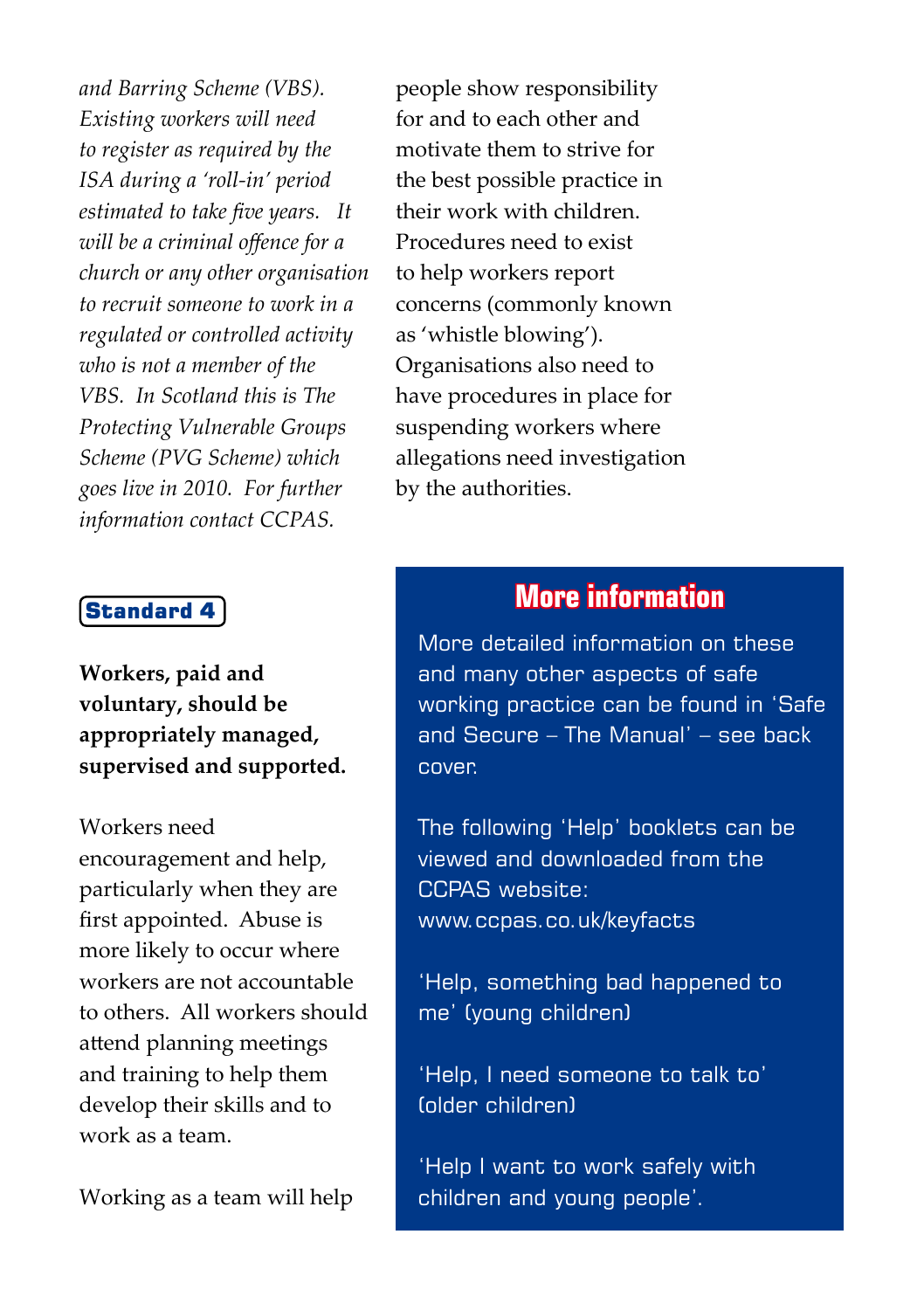#### **Organisations must ensure they adopt safe working practice.**

Working safely means the organisation must think about the safety aspects of every organised activity, including outings and holidays, and then do what is necessary to keep children safe. This is called a risk assessment. Working safely also applies in areas such as transportation, discipline, dealing with bullying and first aid. If the organisation is committed to making sure children are safe, workers will feel more confident about running activities, develop good relationships and minimise the risk of false accusations.

Places of worship often provide different activities for children in different locations (e.g. toddler groups, Sunday school, internet cafés, lunch clubs). This makes it even more important to follow and have guidelines for running these activities.

#### Standard 6

**Organisations should ensure that workers know how to talk with, listen and relate to children with whom they come in contact.** 

This helps develop positive and trusting relationships, build self esteem and create an environment of acceptance where those being cared for feel able to share what may be troubling them.

#### **Guidelines for responding to a child who may have been abused:**

- Don't ask questions instead listen carefully to them
- Don't make promises you may not be able to keep e.g. not telling anyone else
- Accept what you hear without passing judgement or investigating
- Tell the child what you are going to do
- Make careful notes (i.e. what was said and in what circumstances) as soon as possible, preferably within an hour. Include dates and times and keep notes safely.
- Contact the Safeguarding Co-ordinator or, in their absence, take action yourself.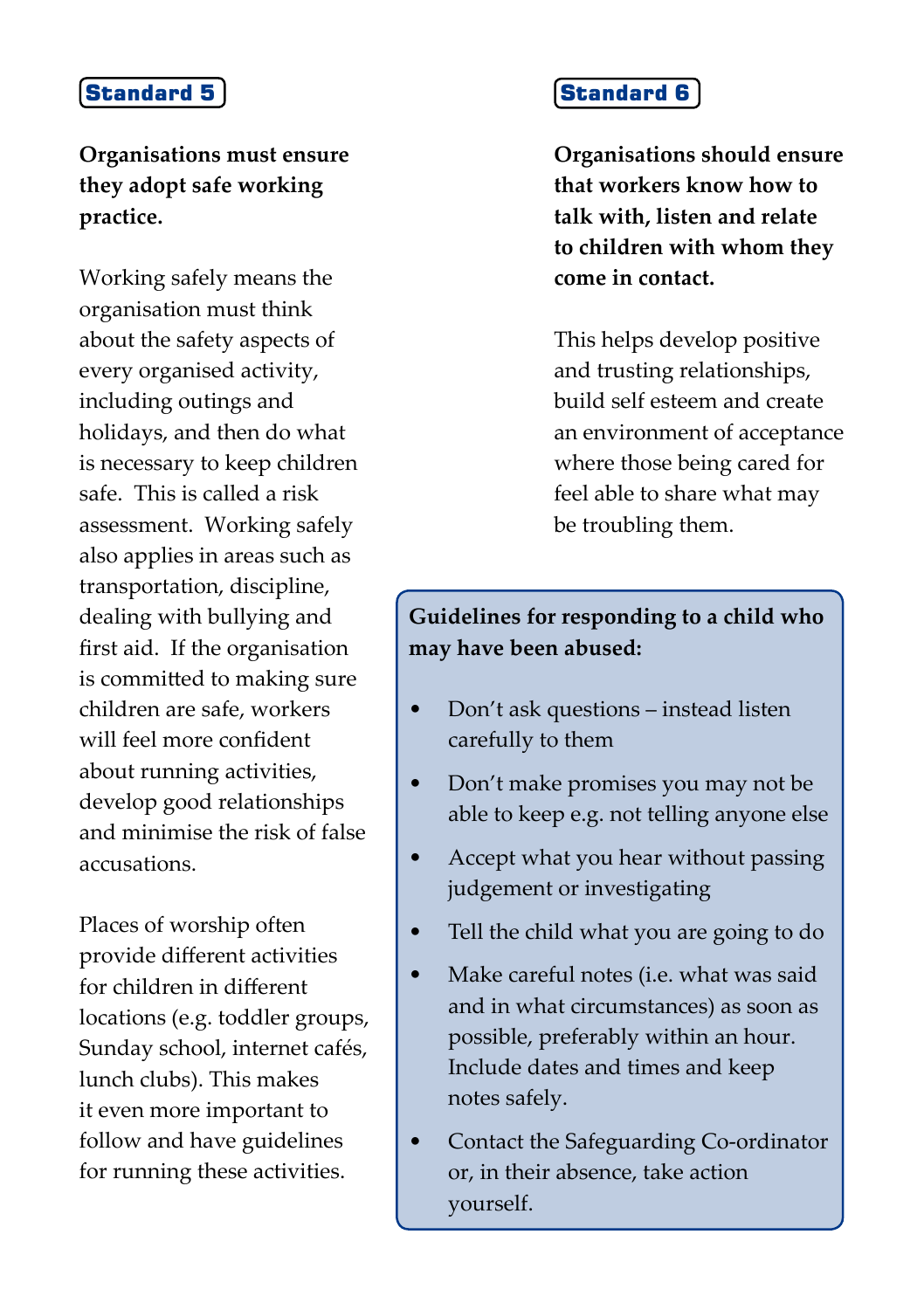**Workers must develop awareness of the issues surrounding abuse, be able to recognise possible signs and symptoms and respond appropriately.**

Where there is a suspicion or allegation of abuse the organisation must know who to contact. In the case of sexual abuse, deliberate injury or where there are concerns for a child's safety, the Safeguarding Coordinator should contact \*Children's Services or the Police Child Abuse Investigation team for advice.

Sometimes people are worried about doing this but both \*Children's Services and the Police are highly trained to respond sensitively and appropriately. Medical help should be sought in an emergency and the doctor informed of any concerns.

*\*Terms used for child protection services provided by social workers and police will vary across the UK.*

#### **More information**

Not sure what to do or needing support? CCPAS is always available to help.

CCPAS 24 hour Helpline: 0845 120 45 50.

All of the standards are covered in more detail in the CCPAS online manual and in the Safe and Secure training DVD (due late 2009). See back page for details.

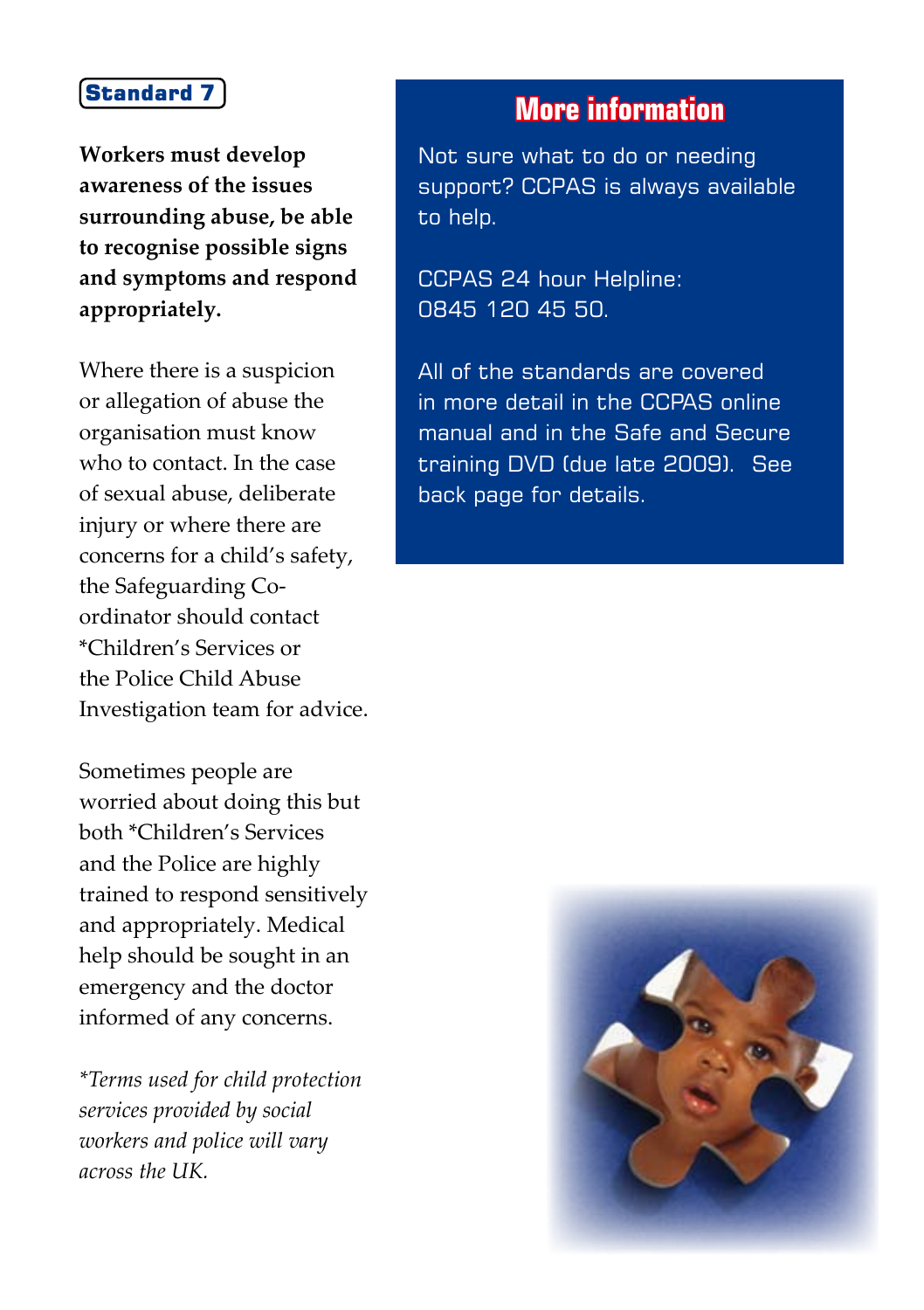#### **Extracts from the government publication for England 'What to do if you're worried a child is being abused'.**

Everyone working with children and families should:

- Be familiar with and follow your organisation's procedures and protocols for promoting and safeguarding the welfare of children and know who to contact in your organisation to express concerns about a child's welfare
- Remember that an allegation of abuse or neglect may lead to a criminal investigation so don't do anything that may jeopardise a police investigation, such as asking a child leading questions or attempting to investigate the allegations of abuse
- Refer any concerns about child abuse or neglect to Children's Services or the police. If you are responsible for making referrals, know who to contact.
- Seek to discuss your concerns with the child, as appropriate to their age and understanding, and with their parents and seek agreement to make a referral to Children's Services unless you consider such a discussion would place the child at risk of significant harm.
- When you make a referral, agree with the recipient of the referral what the child or parents will be told, by whom, and when.
- If you make a referral by telephone, confirm it in writing within 48 hours. Children's Services should acknowledge your written referral within one working day of receiving it, so if you have not heard back within three working days, contact Children's Services again.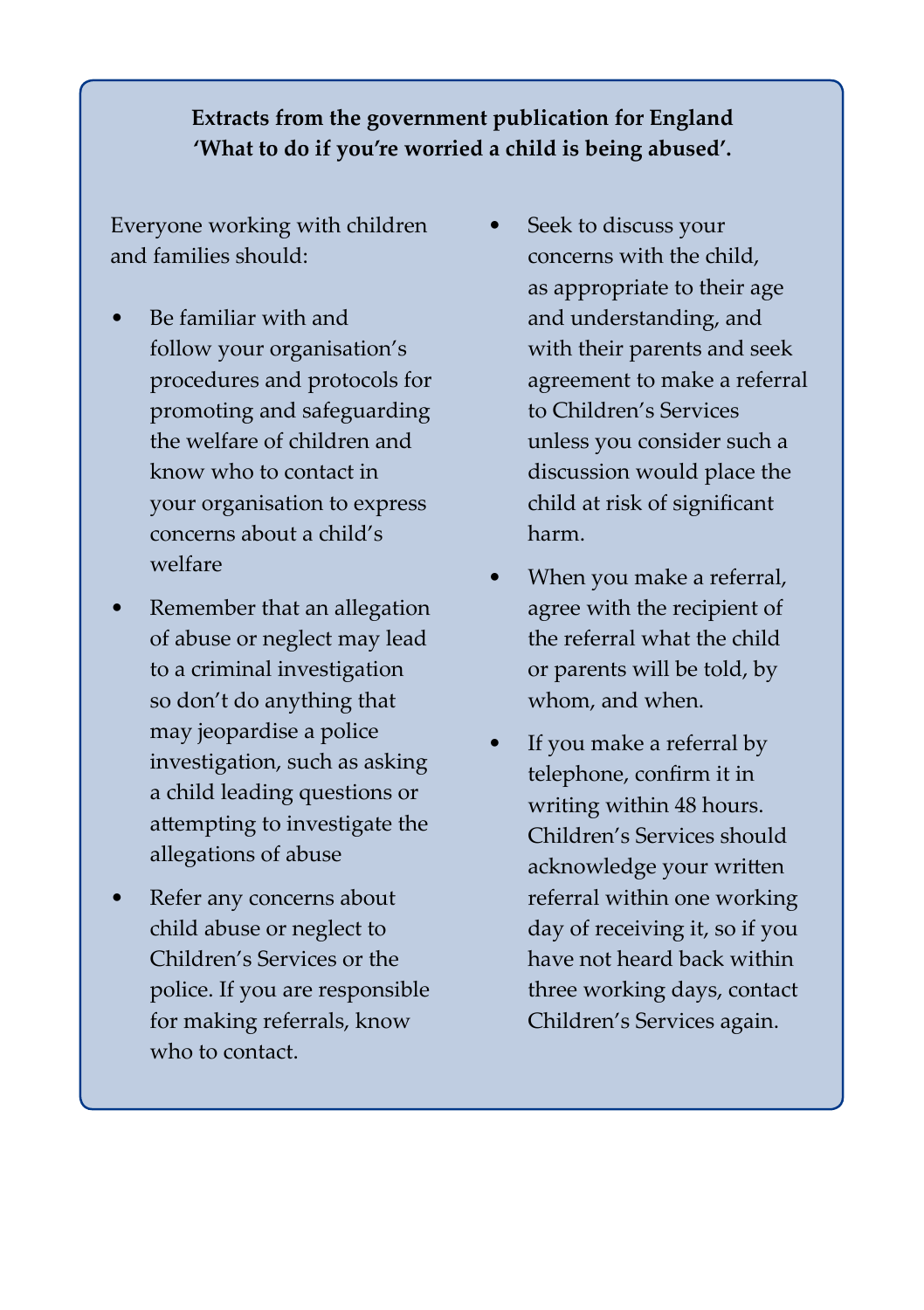**Organisations should ensure pastoral care and support is available to all those affected by abuse.** 

It may be in the present, recent or distant past but the effects of abuse can be devastating and long term, not only for the person who has been abused but also family members, friends, social groups and the organisation or faith community. Those affected may struggle with aspects of faith, having been abused spiritually. So, this needs sensitive handling.

Showing care and compassion, being available to listen and offering support are important in responding to the needs of adult survivors. Some people will need professional help and it is important to recognise this.

#### **More information**

There are a range of resources on the CCPAS website: www.ccpas.co.uk/keyfacts

Help, my child's been abused, now what?

Help, I was abused as a child

Help, someone I care about was abused

Help, Domestic Violence! How should my church respond?

Sharing the Load (DVD) – A pastoral care programme for helping and supporting those affected by abuse.

There is a model contract for sexual or violent offenders who want to attend places of worship in 'Safe and Secure – The Manual'

Other resources on the CCPAS website include:

'Help a sex offender has joined my church'

Supporting Offenders Safely (SOS) – An in-depth training programme covering the management and pastoral care of offenders.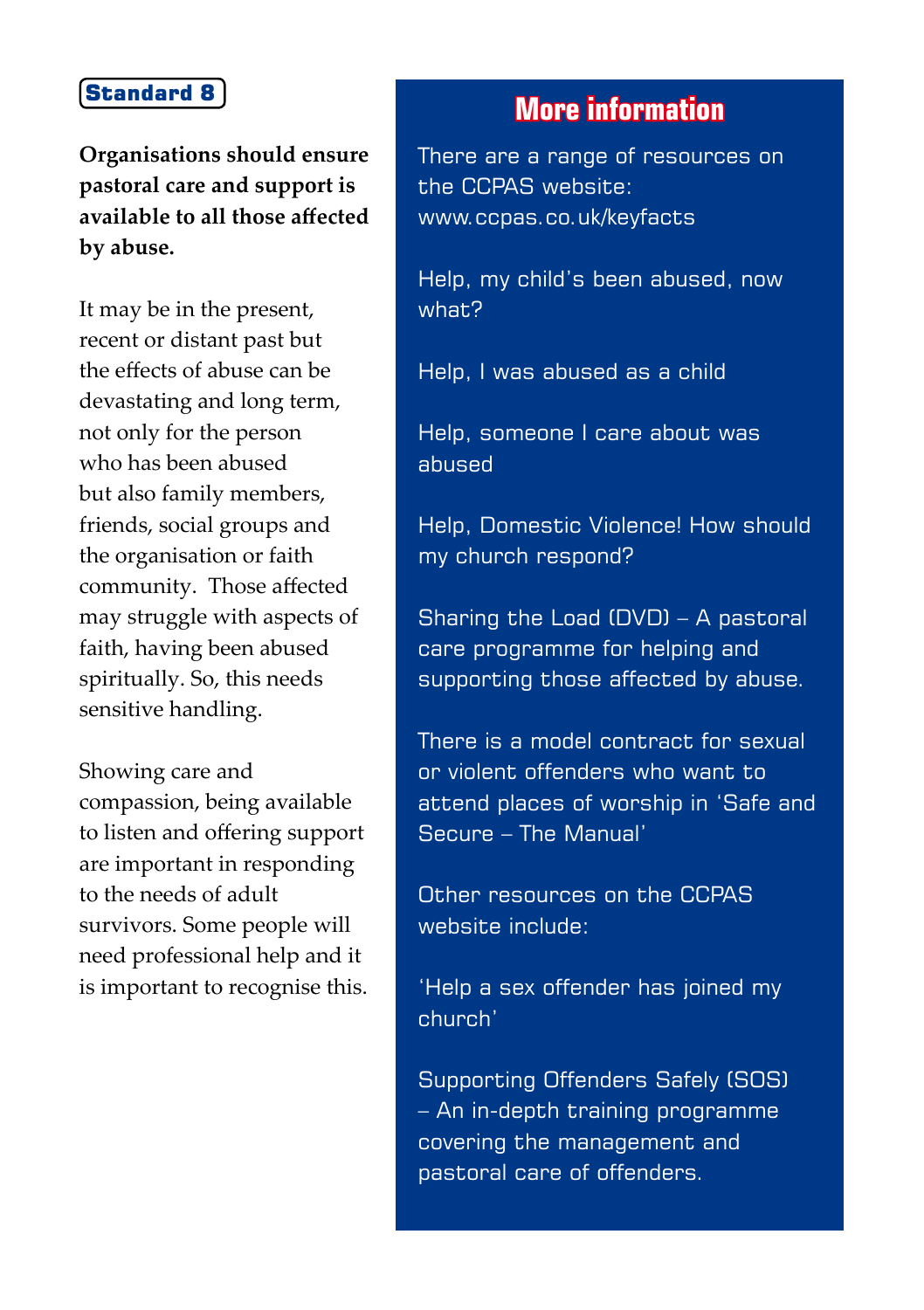#### **Organisations must supervise and manage those who pose a risk to children.**

There are those living in the community who pose a risk to children. They may wish to be actively involved in local organisations or groups. Some violent or sexual offenders genuinely want to change but others try to join places of worship and faith communities because they see them as places where they will easily gain access to children. This is because forgiveness, and unconditional acceptance are often important aspects of faith.

Organisations and faith communities must understand that no matter how well intentioned some people are, sex offending is often addictive. However repentant a person may appear to be, it is potentially very dangerous to allow them contact with children. This does not mean the person should be rejected but it does mean organisations

must have strong policies in place to supervise and manage anyone who has committed or been accused of sexual or violent crimes against children.

#### Standard 10

**Organisations working in specialised areas, culturally diverse settings or through partner organisations or agencies must ensure appropriate safeguarding policies and procedures are in place.** 

These types of organisations can include overseas projects, independent schools and a range of support services to the local community like education, domestic violence, counselling and pregnancy advice.

The diversity of organisations and settings mean there can be great variation in practice when it comes to safeguarding standards perhaps because of cultural tradition, belief or religious practice.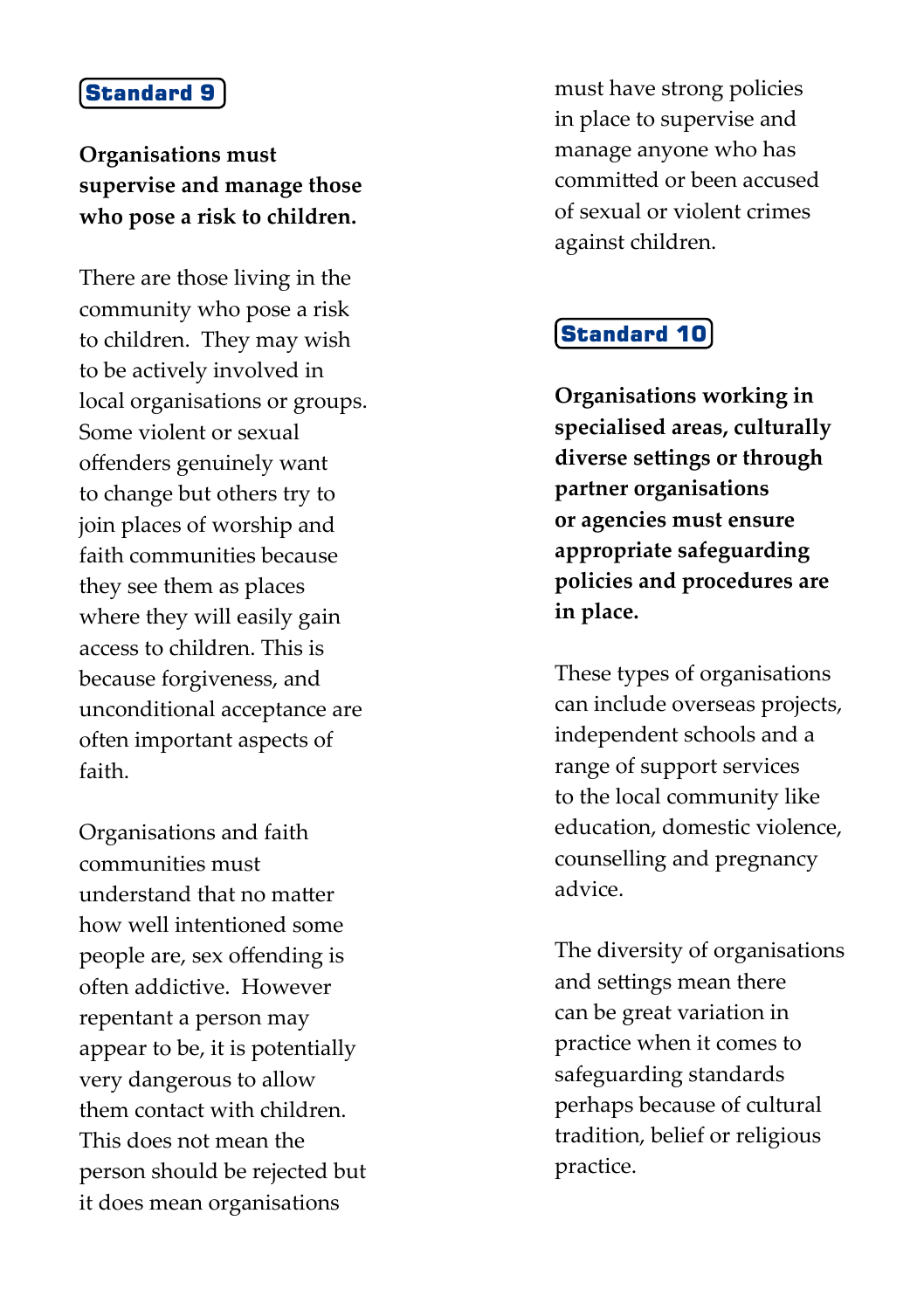There must be an understanding and clear guidance given on how safeguarding policies can be applied in ways that are sensitive to cultural tradition but without condoning practices that are harmful, abusive or neglectful.



#### finally...

Child abuse is a serious crime and its consequences far-reaching. If not dealt with according to legal expectations others can be placed at risk. We have shown that adopting child protection policies and good working practice are requirements of government and other agencies. Failure to do so could result in legal claims for negligence if there is abuse.

The safety and well-being of the child and others must come first and, in upholding principles of justice, support and offering protection to the weak and vulnerable, a place of worship can be confident they are also upholding Christian scripture. This is also consistent with other religious traditions.

Meeting the expectations contained in the 10 standards may seem daunting but CCPAS is here to help. You can also contact your Local Safeguarding Children Board in England (or equivalent) for advice and details of training available locally. Places of worship that are part of a denomination with their own policies and procedures will need to liaise with their denominational headquarters.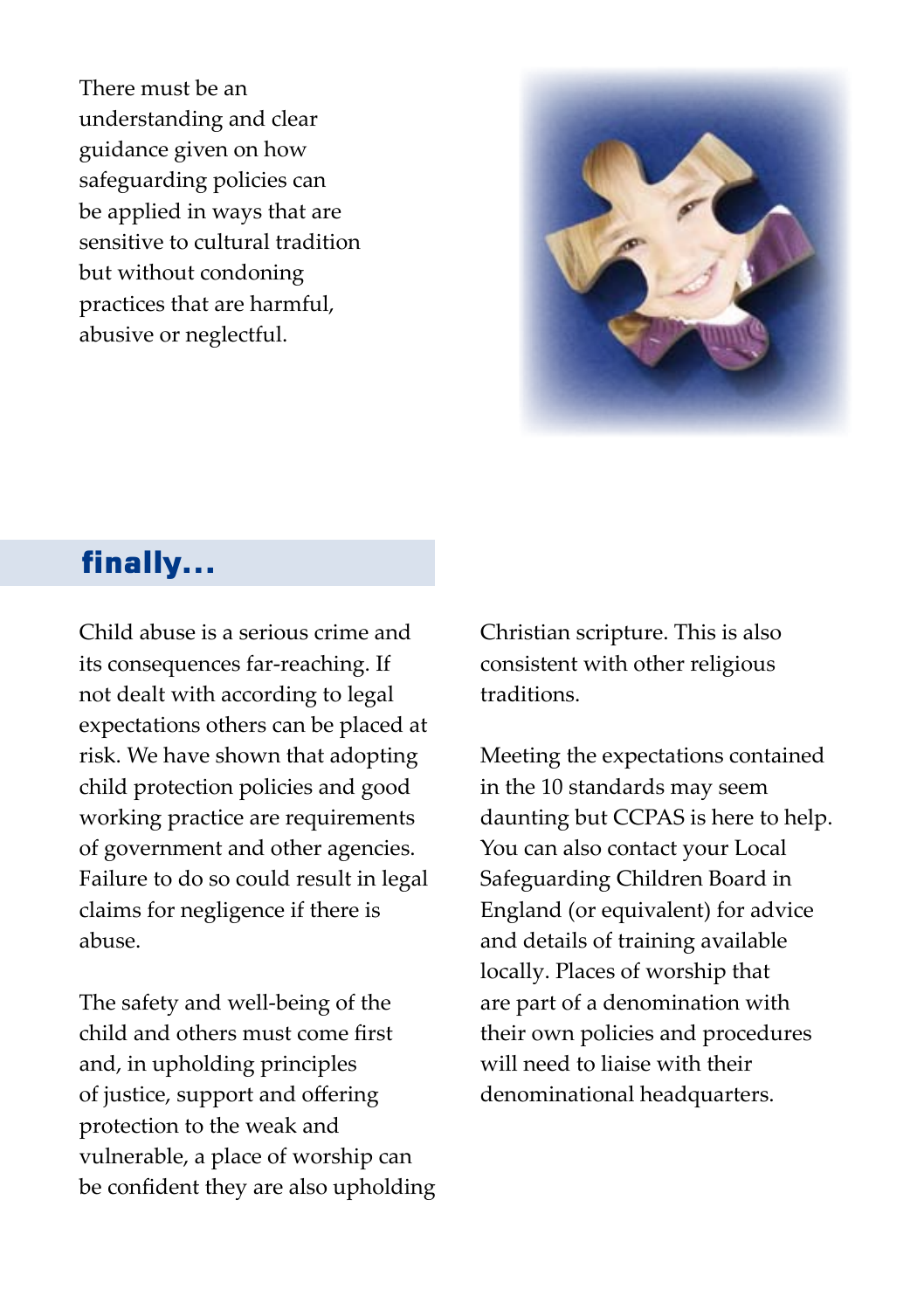### five essential questions...



Does your organisation have a child protection policy and forms?



Would everyone know what to do if there was a concern about possible abuse?



Are you recruiting workers safely - including checking criminal records and \*ISA registration?



Are you training and supporting your leaders and children's workers?



Do those who attend activities or come to services know what you are doing to keep children safe?

*\*From July 2010*

#### **Have you thought about CCPAS membership? You will receive:**

- Access to 'Safe and Secure', the new online safguarding manual
- 'Safe and Secure' training DVD (when available)
- Access to a model safeguarding policy for you to adapt
- Monthly email Updates
- 20 free volunteer CRB or AccessNI checks in first year of membership Though checks need to be made locally in Scotland, CCPAS provide advice on blemished disclosures.
- Kids Are Safe Here DVD
- Out of the Box DVD
- Full set of Help leaflets and any new ones upon publication
- Special offers on resources including our DVD workpack
- All the advice and support you need

**For details of how to join see wwww.ccpas.co.uk/keyfacts**



Thanks to Ansvar Insurance for sponsoring this booklet.